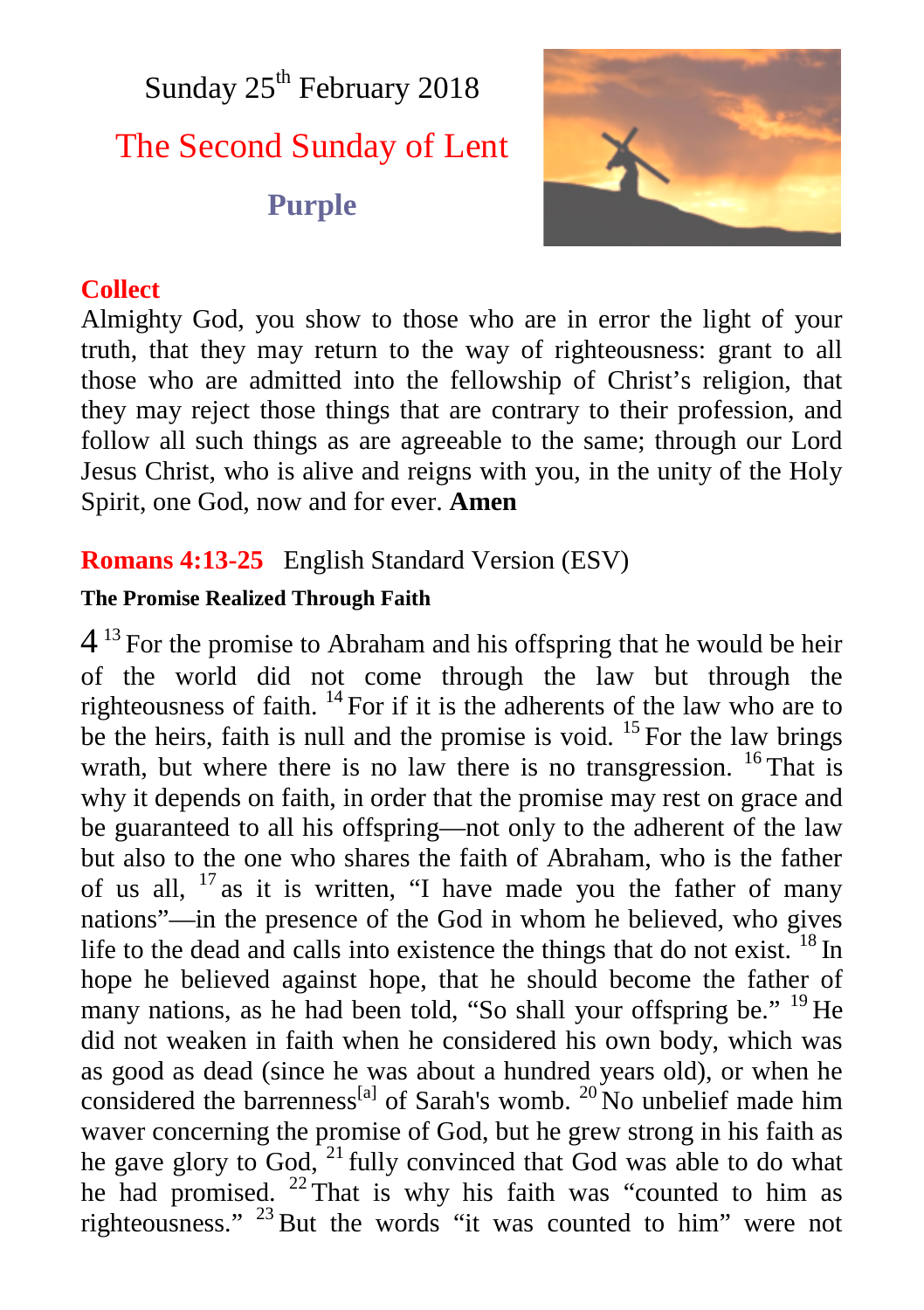written for his sake alone,  $24$  but for ours also. It will be counted to us who believe in him who raised from the dead Jesus our Lord,  $25$  who was delivered up for our trespasses and raised for our justification.

**Footnote:** a. Greek *deadness*.

**COMMENT:** Paul had a difficult task in writing to the Roman Christian community. They were unknown to him. He may have met some of them in his travels, but by and large he did not know them personally. He did know, however, that like so many other communities of faith he had founded in Asia Minor and Greece, they were a mixed group of Jews and Gentiles drawn from many different backgrounds with very little in common. He also carried with him the weight of his own background. A Jew of the Diaspora, he had sensitivity toward Greek-speaking Gentiles. As a thoroughly trained rabbi of the Pharisees, he knew the Torah intimately as well. Then too, his mind and heart had been profoundly transformed by his conversion to Christ and his many years as a missionary apostle since that tumultuous experience on the Damascus Road. Paul's argument here was that God's promise to Abraham had special meaning for Christians. As for the patriarch, faith in God, not keeping the law, made the promise effective for them. Faith works in the same way for us. Our being given a right relationship with God (Paul calls it 'justification') depends on our faith in what God has done in the death and resurrection of Jesus Christ, and not on any good behaviour of our own.

# **Mark 8:31-38** English Standard Version (ESV)

## **Jesus Foretells His Death and Resurrection**

 $8<sup>31</sup>$  And he began to teach them that the Son of Man must suffer many things and be rejected by the elders and the chief priests and the scribes and be killed, and after three days rise again. <sup>32</sup> And he said this plainly. And Peter took him aside and began to rebuke him. <sup>33</sup> But turning and seeing his disciples, he rebuked Peter and said, "Get behind me, Satan! For you are not setting your mind on the things of God, but on the things of man."  $34$  And calling the crowd to him with his disciples, he said to them, "If anyone would come after me, let him deny himself and take up his cross and follow me.  $35$  For whoever would save his life<sup>[a]</sup> will lose it, but whoever loses his life for my sake and the gospel's will save it.  $36$  For what does it profit a man to gain the whole world and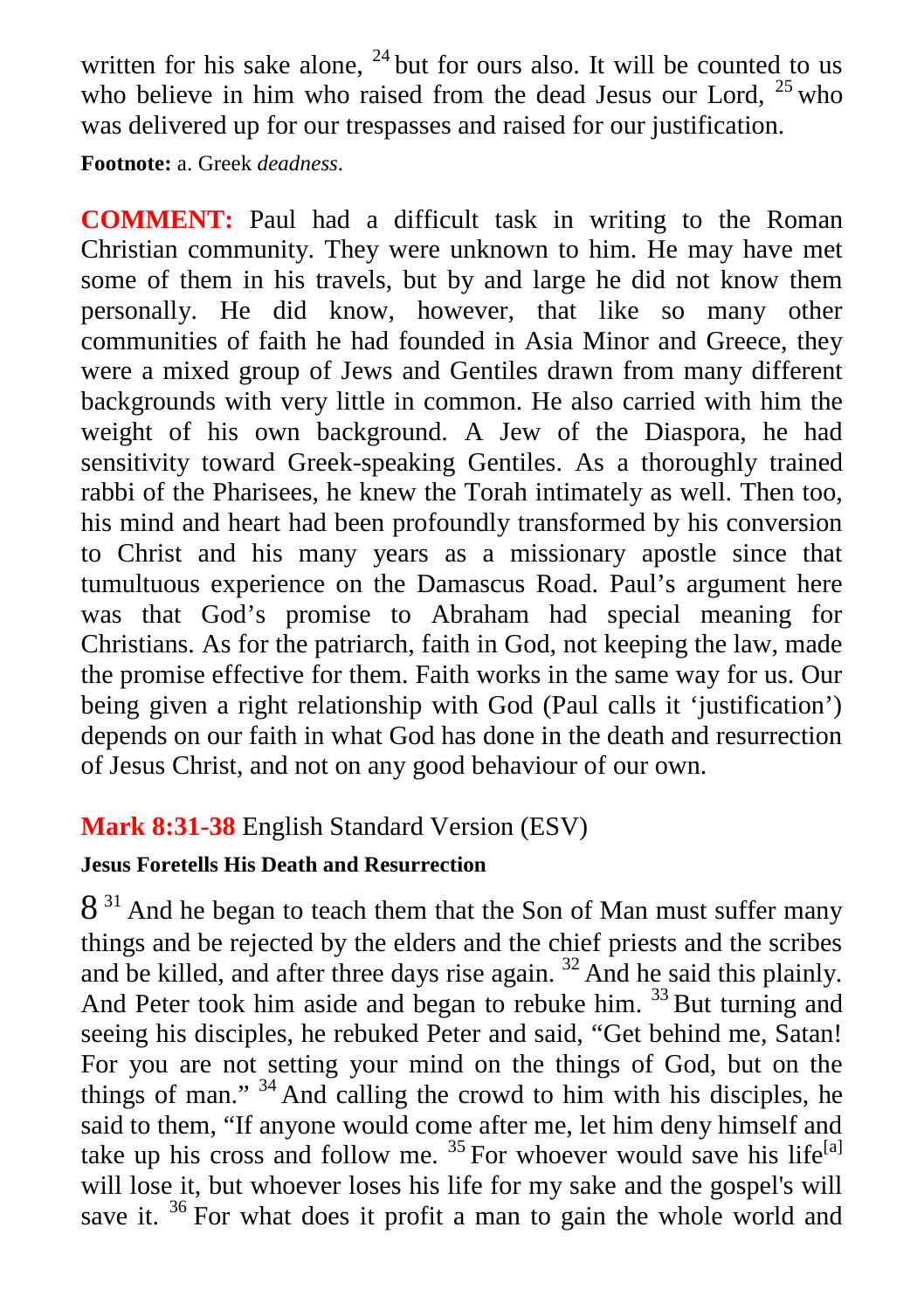forfeit his soul?  $37$  For what can a man give in return for his soul?  $38$  For whoever is ashamed of me and of my words in this adulterous and sinful generation, of him will the Son of Man also be ashamed when he comes in the glory of his Father with the holy angels."

**Footnotes:** a. The same Greek word can mean either *soul* or *life*, depending on the context; twice in this verse and once in verse 36 and once in verse 37

**COMMENT:** Jesus taught his disciples about his impending death, but Peter rebuked him. He still did not understand the kind of Messiah Jesus had chosen to be. His participation in human life was to be total, to the point of death. Mark's narrative goes on to quote Jesus instructing not only the disciples but the crowd as well about the cost of discipleship. They must follow him all the way to the cross and beyond. By so saying, Jesus made it clear that he was a different kind of Saviour that his fellow Jews expected. Israel did not have any concept of a suffering Messiah, although Christians adapted the prophecy of the Suffering Servant of Isaiah 52:13-53:12 for this purpose.

# **Psalm 22: 24-32** *Deus, Deus meus* Grail Psalter

## **RThis is the time of repentance for us to atone for our sins and seek salvation.**

 $24$  "You who fear the Lord give him praise; all sons of Jacob, give him glory. Revere him, Israel's sons. **R**

 $25$  For he has never despised nor scorned the poverty of the poor. From him he has not hidden his face, but he heard the poor man when he cried." **R**

 $26$  You are my praise in the great assembly. My vows I will pay before those who fear him.  $27$  The poor shall eat and shall have their fill. They shall praise the Lord, those who seek him. May their hearts live for ever and ever! **R**